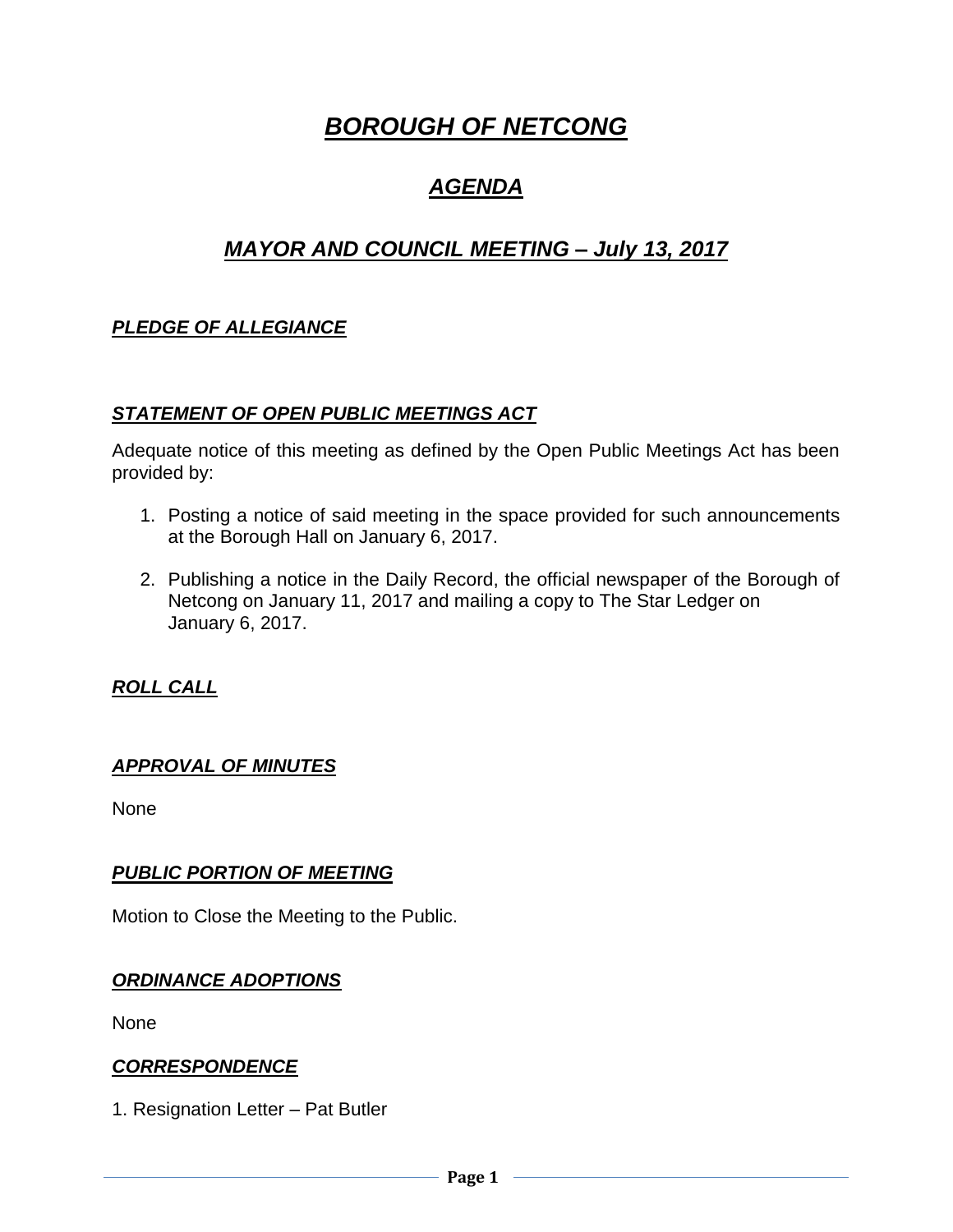## *BOROUGH ADMINISTRATOR REPORT*

## *COMMITTEE REPORTS*

| Finance & Insurance:                                                                                            | E. Still     | J. Sylvester |
|-----------------------------------------------------------------------------------------------------------------|--------------|--------------|
| Economic Development:                                                                                           | R. Hathaway  | E. Still     |
| <b>Public Safety:</b><br>(Police, Fire, Rescue)                                                                 | J. Sylvester | E. Koster    |
| Dept. of Public<br>Works & Utilities:                                                                           | E. Koster    | R. Hathaway  |
| Recreation:                                                                                                     | P. Butler    | T. Laureys   |
| <b>Public Services:</b><br>(Human Services<br>Recycling & Solid<br><b>Waste Disposal</b><br><b>OLD BUSINESS</b> | T. Laureys   | P. Butler    |

None

#### *NEW BUSINESS*

Appoint Members to the Public Space Improvement Advisory Committee

#### *PRIVILEGE OF THE FLOOR TO THE COUNCIL*

#### *MAYOR'S COMMENTS*

#### *RESOLUTIONS*

**1. Resolution 2017- 80-** Resolution for Dedication – By – Rider for Donation for Public Space Improvement Advisory Committee Trust Fund